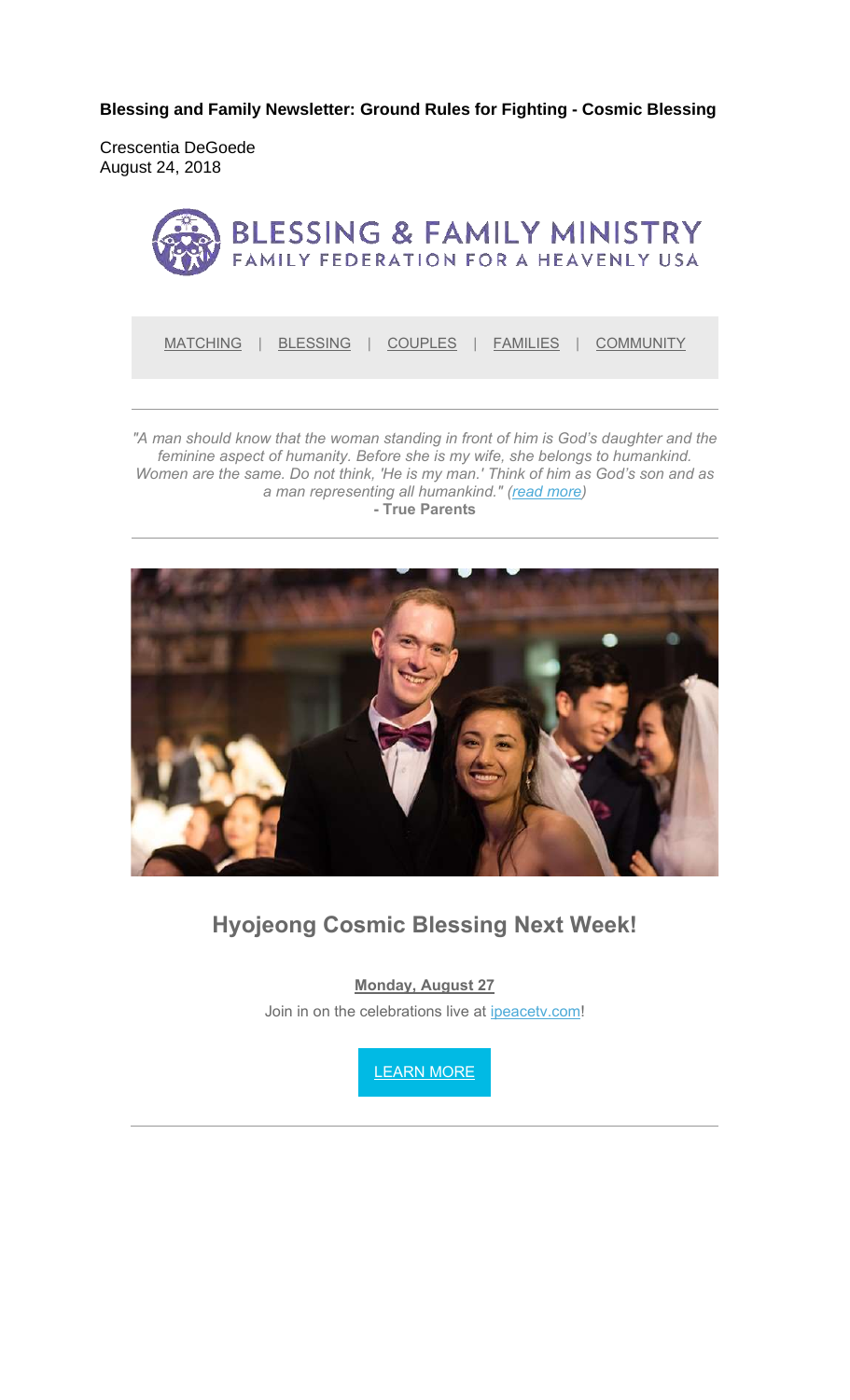

## **40 Unificationists Participate in Matching Education Seminar in New York**

On August 12-14, we conducted a national Level 2 Blessing Workshop in Barrytown, New York, right after the BCSF...

READ MORE



## **Webinar: Real Love In Parenting • Three Part Series • Sept. 19**

Parenting isn't just learning the right techniques, learning a collection of the right words of wisdom or the best bag of tricks...

LEARN MORE



# **Article: Ground Rules for Effective Fighting**

All couples fight, but how they fight can determine if their arguments lead to erosion of their relationship or to bolstering it...

READ ARTICLE